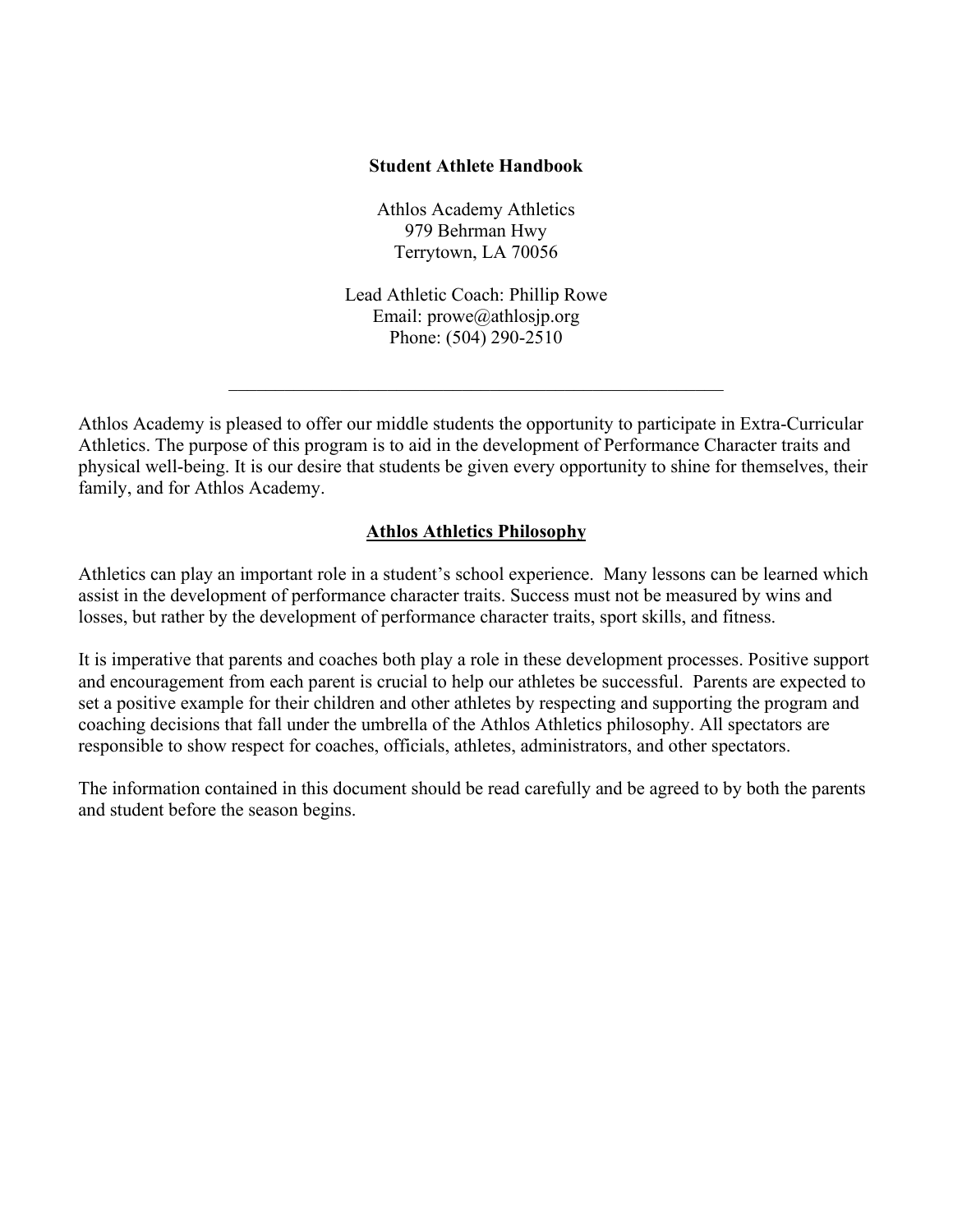#### **2021 Spring Sports Available**

We have a great group of coaches that will direct our teams this year. AAJP offers the following sports for  $5<sup>th</sup>$ ,  $6<sup>th</sup>$ ,  $7<sup>th</sup>$ , and  $8<sup>th</sup>$  graders (team formation is contingent upon a minimum number of participants):

# **Spring 2021**

#### **Student Athletes will be allowed to participate in one of the following sports.**

## **Co-Ed Flag Football**

Flag Football will be ran as an intramural after school sport for the Spring 2021 season. The season will consist of 1 week of practice and team formation. Followed by 3 weeks of practices and intramural roundrobin games. Team will be created by the coaches after the 1<sup>st</sup> week of practice and will be divided evenly.

## **Co-Ed Soccer**

Flag Football will be ran as an intramural after school sport for the Spring 2021 season. The season will consist of 1 week of practice and team formation. Followed by 3 weeks of practices and intramural roundrobin games. Team will be created by the coaches after the 1<sup>st</sup> week of practice and will be divided evenly.

## **Uniforms and Equipment**

- 1. Your coach will inform you of the uniform expectations for each sport. Each athlete is excepted to be in proper uniform for every game. Uniforms will be a dry-fit T-shirt that will be included in the registration fee.
- 2. Treat all school equipment with care. Put all equipment in proper storage area after practice. It is here for your use. When it is lost or destroyed, it will then not be there for others to use. If you are found responsible for lost or destroyed equipment due to recklessness, you will be responsible for cost of replacement.
- 3. If you play on a team that has school uniforms your uniform must be returned at the end of the season. The uniform must be returned free of stains and clean.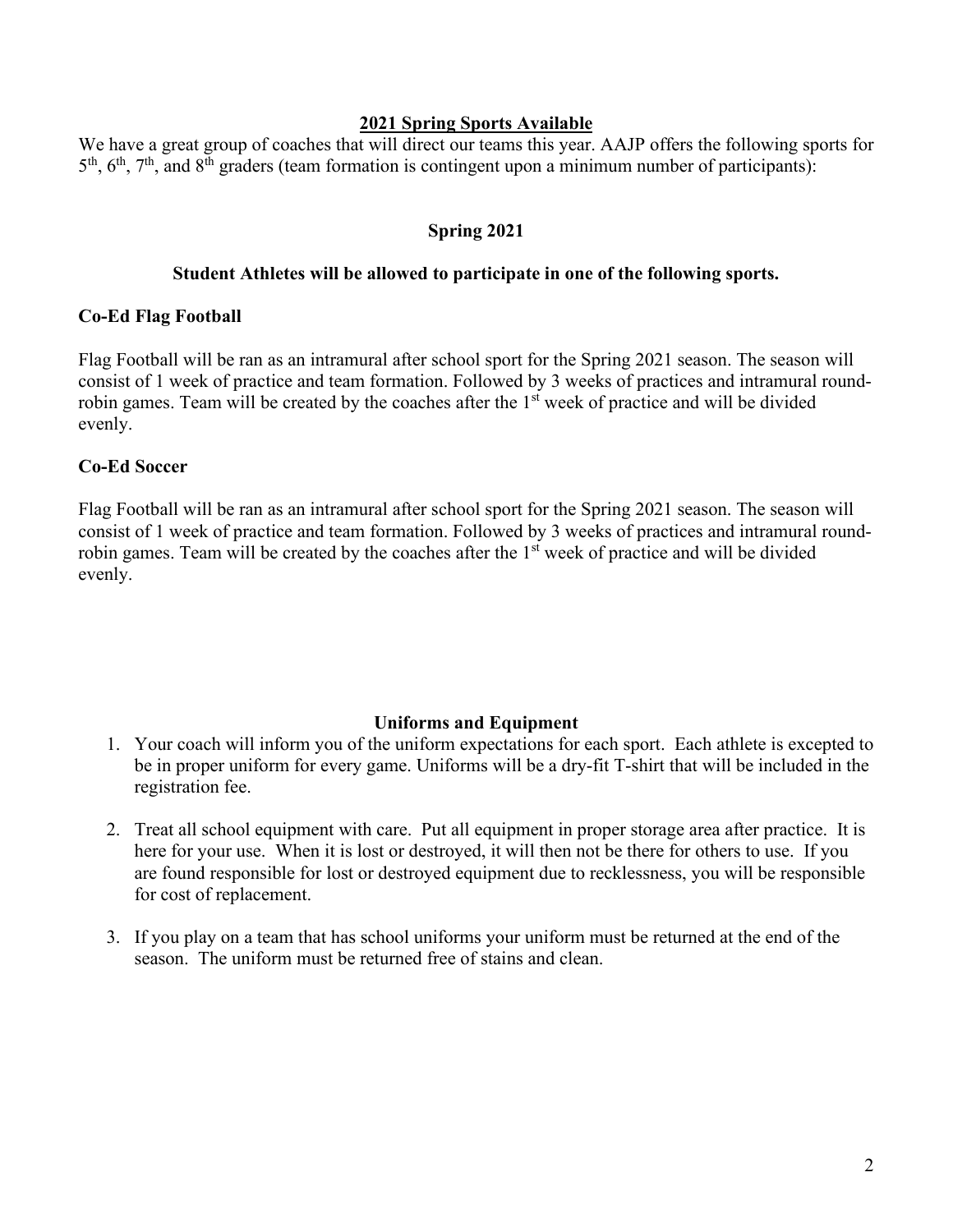# **Medical Information and Injury Procedures**

- 1. Report any injuries to your coach as soon as you are aware of them. If the injury is going to prevent the student-athlete from participating, then a doctor's note needs to be given to the coach.
- 2. AAJP does not have athletic trainers or medical professionals on staff. In the event that an injury occurs, appropriate medical attention will be provided and/or called for at the discretion of the coaching staff present at the time of injury. Following an injury, a student-athlete will not be permitted to participate in practice or games without a medical release form provided by a medical practitioner. In the event that a coach or school representative feels that they must provide medical attention, Good Samaritan laws take effect.
- 3. Please see page 8 for information regarding concussion reporting.

# **Parent Code of Conduct**

Parents are an essential part of the success of any athletic program. Moreover, the support and encouragement you show your child is paramount to a positive athletic experience. The athletics program will also need your support. Parents may be needed to keep score, run the score clock, be line judges, etc. Your cooperative and enthusiastic support will be greatly appreciated.

## **Standards and Expectations**

- 1. Encourage your child to push their limits, set goals, respect their opponent, and respect their coach's decisions.
- 2. Encourage good sportsmanship by demonstrating positive support for all players, coaches, and officials at every competition. If continued disrespect is shown towards officials, other parents, coaches, student athletes, or administration, you may be asked to leave the premises. In this event, a refund will not be offered.
- 3. Place the emotional and physical well-being of the participants above any personal desires and refrain from comments or actions that are intended to bait, embarrass, intimidate, or anger others.
- 4. Keep all comments from the stands positive.
- 5. Promise to help your child enjoy their extra-curricular experience within your individual constraints. This includes but is not limited to providing encouragement and support, offering rides, donating your time, etc.
- 6. Teach your child to respect their coach by offering your support of the coaching staff and the Athlos Athletics Philosophy.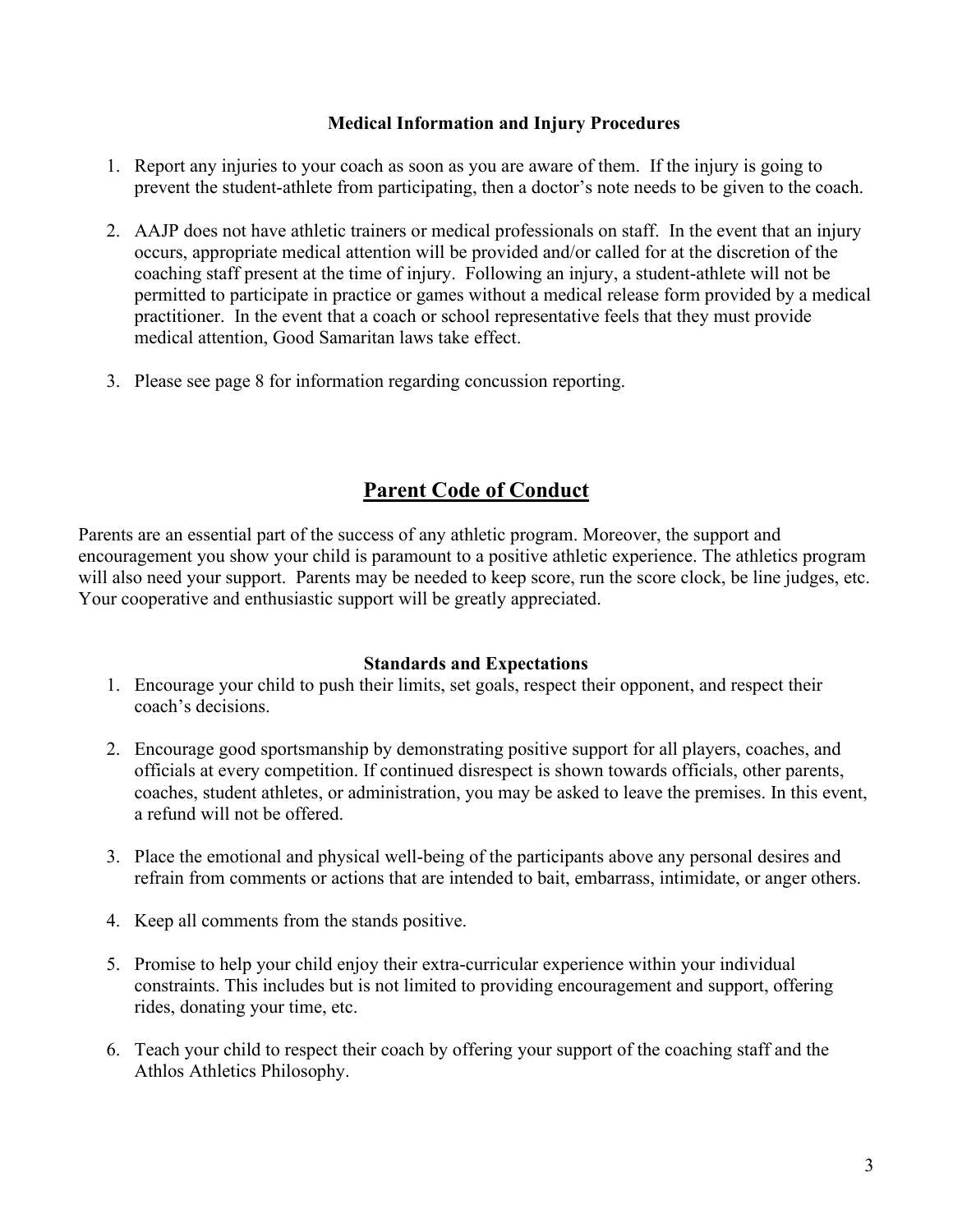- 7. Communicate any issues with the head coach in a clear, level headed manner. Remember that sometimes children embellish and may only see their side of the story. Try your hardest to approach communications with your child and the coach without emotion.
- 8. Remember that middle school athletics are meant to be developmental. Wins are nice, but they are not the goal of the program.

# **Transportation**

- 1. A parent or guardian at the designated pick up time and location must provide transportation after games and practices. Practice times and games will be communicated via the Lead Athletic Performance Coach, Phillip Rowe.
- 2. Athletes must be picked up within 10 minutes after dismissal from practice or competition.

# **Communication Guide**

- 1. Both parents and coaches have extremely difficult jobs. Because of this, it is important that each party understand their role and empathize with the other party's role. By establishing this understanding, we are better able to accept the actions of the other and provide greater benefit to the students. Remember that as coaches, we have the well-being of each team member under our umbrella of responsibility.
- 2. Evaluation of skills and the athletic contribution to the team is the responsibility of the coach. With respect to the evaluation process and playing time, input from parents will not influence the coach's decision making. However, as the parent you have a right to understand what expectations are placed on your student when they are involved in our athletic program. This handbook is intended to help explain those expectations.
- 3. If a conflict or misunderstanding between an athlete and a coach occurs, learning to resolve it is an important educational experience for the athlete. Parents should react slowly. Children tend to exaggerate at times, leave out part of the story, or present a skewed version of an incident. Taking responsibility for your part in a conflict is a learned skill that requires maturity and honest selfreflection. Athletes vent frustration at the dinner table expecting mom and dad to take their side of the issue. Parents, however, realize that they were not present at practice to see how their child behaved, related to the coach, or to evaluate his or her skill and effort. Parents should always seek more information before drawing conclusions. The most productive long-term help a parent can give a child in awkward situations with a coach is to teach and model the skills of conflict resolution. Help your child resolve his or her own differences.
- 4. If a question or concern arises that requires communication, please first contact your child's coach. After competition players, coaches, and parents all tend to be emotionally charged. As a result, we ask that you please schedule a meeting with the coach the day(s) after a competition, if the need arises. If you have met with the coach and the issue is still not resolved, then you may schedule a meeting with the Lead Athletic Coach/School Director and the team coach.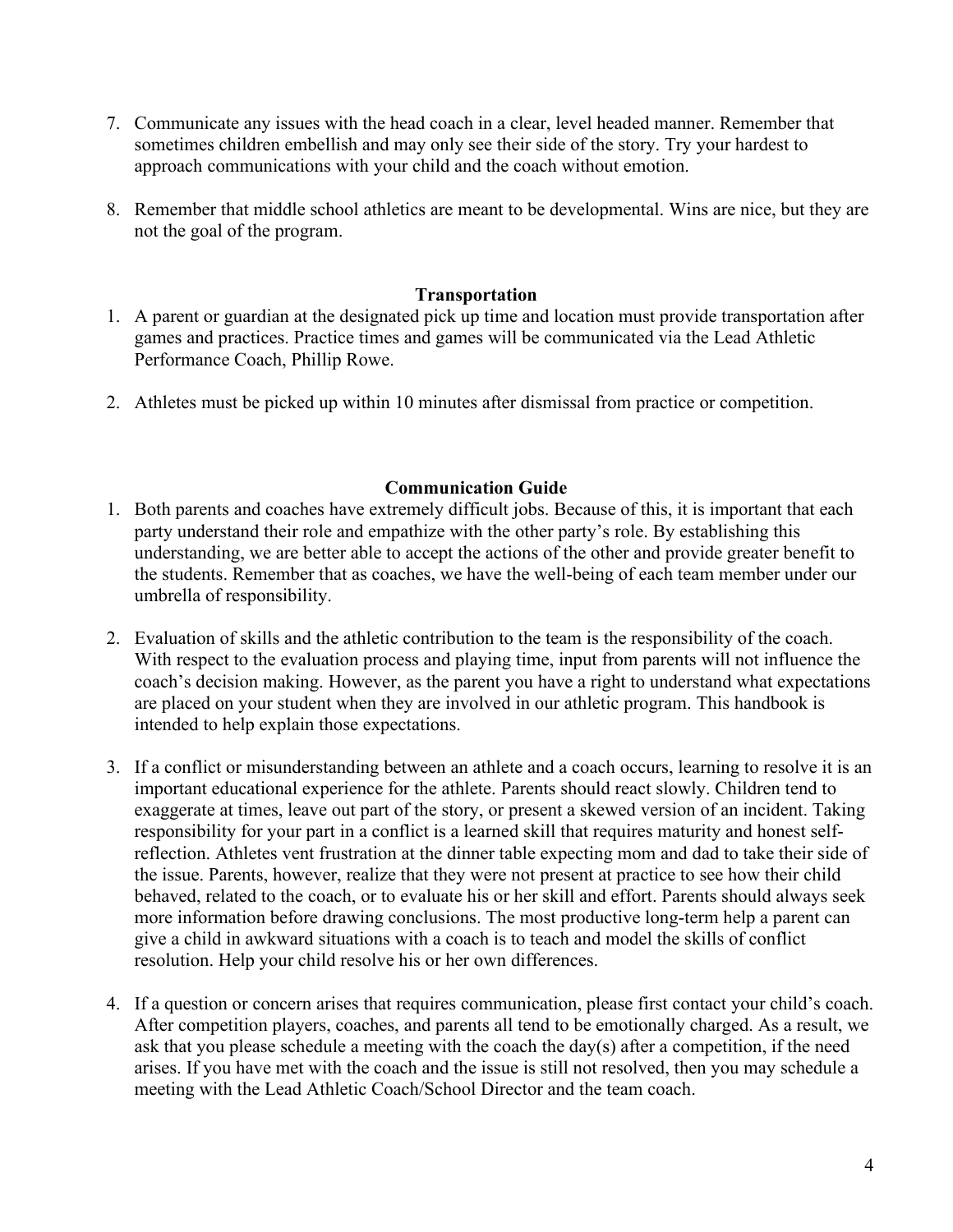# **Facilities**

- 1. Inappropriate activity which could result in injury to individuals or damage to equipment or property will not be tolerated. Student athlete and spectator behavior should reflect this attitude. This also includes guest schools' facilities. Failure to abide by these rules could result in immediate dismissal from the team or event.
- 2. During home events, please keep off the turf area. This includes guests that accompany you to the event, including children. Not only do we want to keep our turf and facilities in the best possible shape for our students during athletic movement class, but the school is also responsible for any possible injuries that may occur. Please do your part in helping us enforce this policy with your own guests or children.
- 3. Athlos Academy will close to the public 20 minutes after the conclusion of a sporting event. This time window should allow plenty of time for coaches to address their athletes and for a team or Athlos staff to clean up and close the building. Many of our coaches will have worked up to 12 hours by the time a sporting event concludes and they have their own familial responsibilities to consider as well. Please help us keep our great coaches active in our program by respecting their time in this manner.

# **Student Athlete Code of Conduct**

# **Participation Outcomes**

- 1. **Teamwork:** Develop social intelligence, leadership, and grit through hard work, respect for your coaches and teammates, and placing team objectives above personal desires.
- 2. **Success:** Perform at one's best exhibiting energy/zest, regardless of the final outcome.
- 3. **Good Sportsmanship:** Learn to accept winning with humility and losing with courage. Treat others with respect. Maintain focus/self-control, integrity, cooperation, and dependability.
- 4. **Develop a Healthy Body:** Develop good nutritional habits, get proper exercise and follow guidelines set up by coaches and athletic trainers.

## **Standards and Expectations**

- 1. All rules and regulations stated in the School Handbook will also apply to any school sponsored activity.
- 2. Student athletes are excepted to be **on time** to every practice and game. They are to be dressed properly for games and practice.
- 3. Place team goals ahead of personal goals.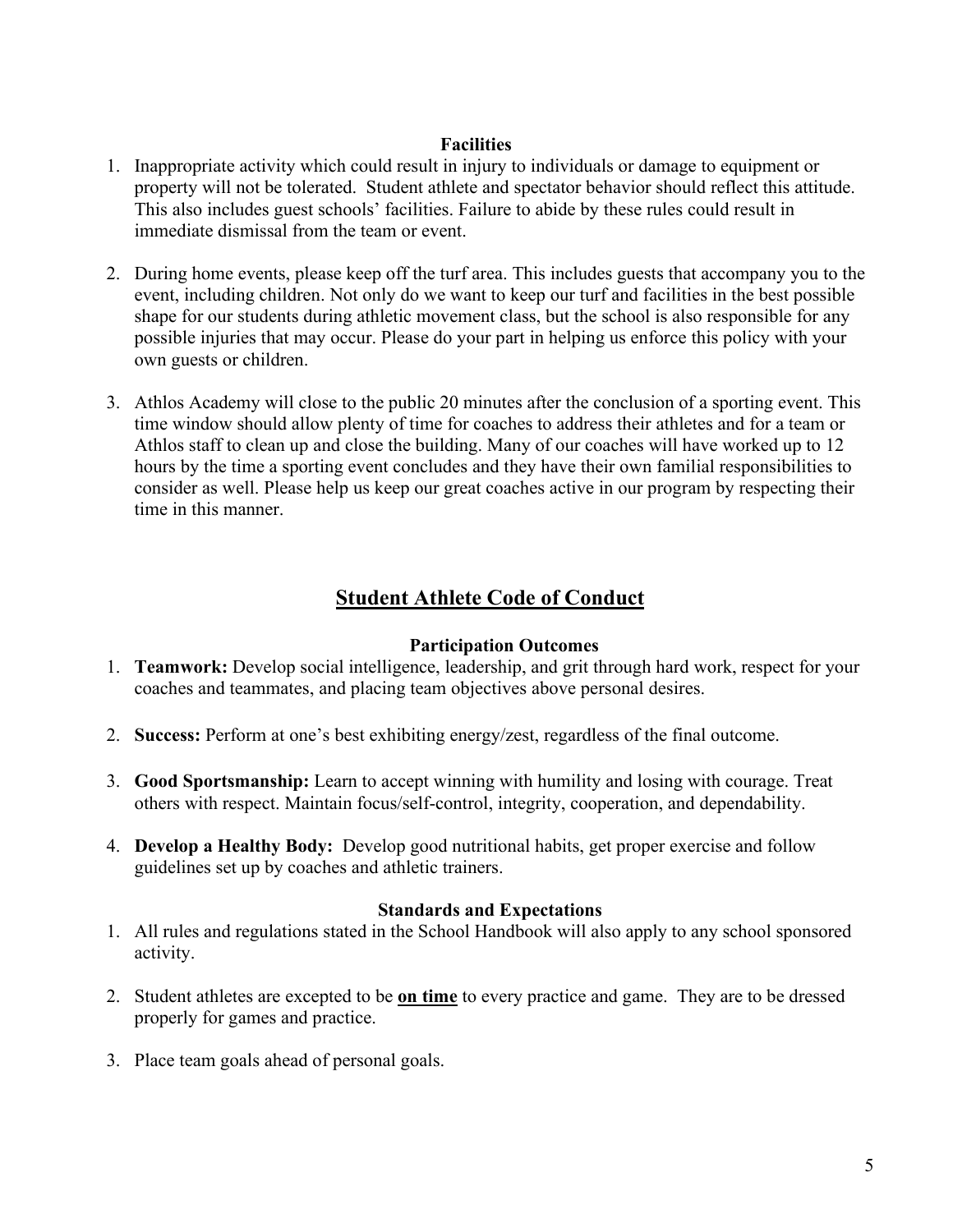- 4. Game officials are always considered representatives of authority. The same respect expected toward other authority figures is also expected from athletes, parents, and coaches during the game. Exhibits of disrespect could result in removal from the game or suspension from the team. This includes technical or flagrant fouls or excessive obscene language.
- 5. Represent yourself, your team, and your school in the best way possible in the classroom as well as on the field/court/course. This includes winning with humility and accepting defeat gracefully as well as respecting your opponent.
- 6. Accept the rules contained in this document and set by your sport coach.

# **Respect for and Maintenance of Facilities**

- 1. Our facilities are designed for safe use by our students and visiting teams. An athlete should make every effort to keep the facilities neat and clean.
- 2. Inappropriate activity which could result in injury to individuals or damage to equipment or property will not be tolerated. Student athlete and spectator behavior should reflect this attitude. This also includes guest schools' facilities. Failure to abide by these rules could result in immediate dismissal from the team.
- 3. Teams are responsible for cleaning up the facility used (gymnasium, soccer field, etc.) after all practices and games. All trash, and personal items must be picked up and the facility restored to its original setup. Coaches will be responsible for checking facilities and dismissing their team.

# **Eligibility**

These requirements are our minimum requirements and the Administration of AAU reserves the right to review an individual student's scholastic and behavior performance.

- 1. Being a student athlete is hard work. Just as the title says, they are a student first. Therefore, they are excepted to:
	- a. During the sports season, a behavior contract will be completed every week. The studentathlete is required to have each of their teachers fill out and sign the contract. The studentathlete is responsible for turning in the completed contract on time.
	- b. Complete all class work. If an athlete is not meeting the exceptions in the classroom, then they will not be able to participate in games or practice until the issues are resolved.
	- c. If there are recurring academic or behavioral issues, the athlete could be removed from the team by the coach, lead coach, or school director.
- 2. In order for a student to participate in practice or a game, he/she must meet the following guidelines:
	- a. Game day: The athlete must be at school the entire school day (absence must be accompanied with a doctor's note).
	- b. Practice: The athlete must be in attendance at school the day of practice (absence must be accompanied with a doctor's note).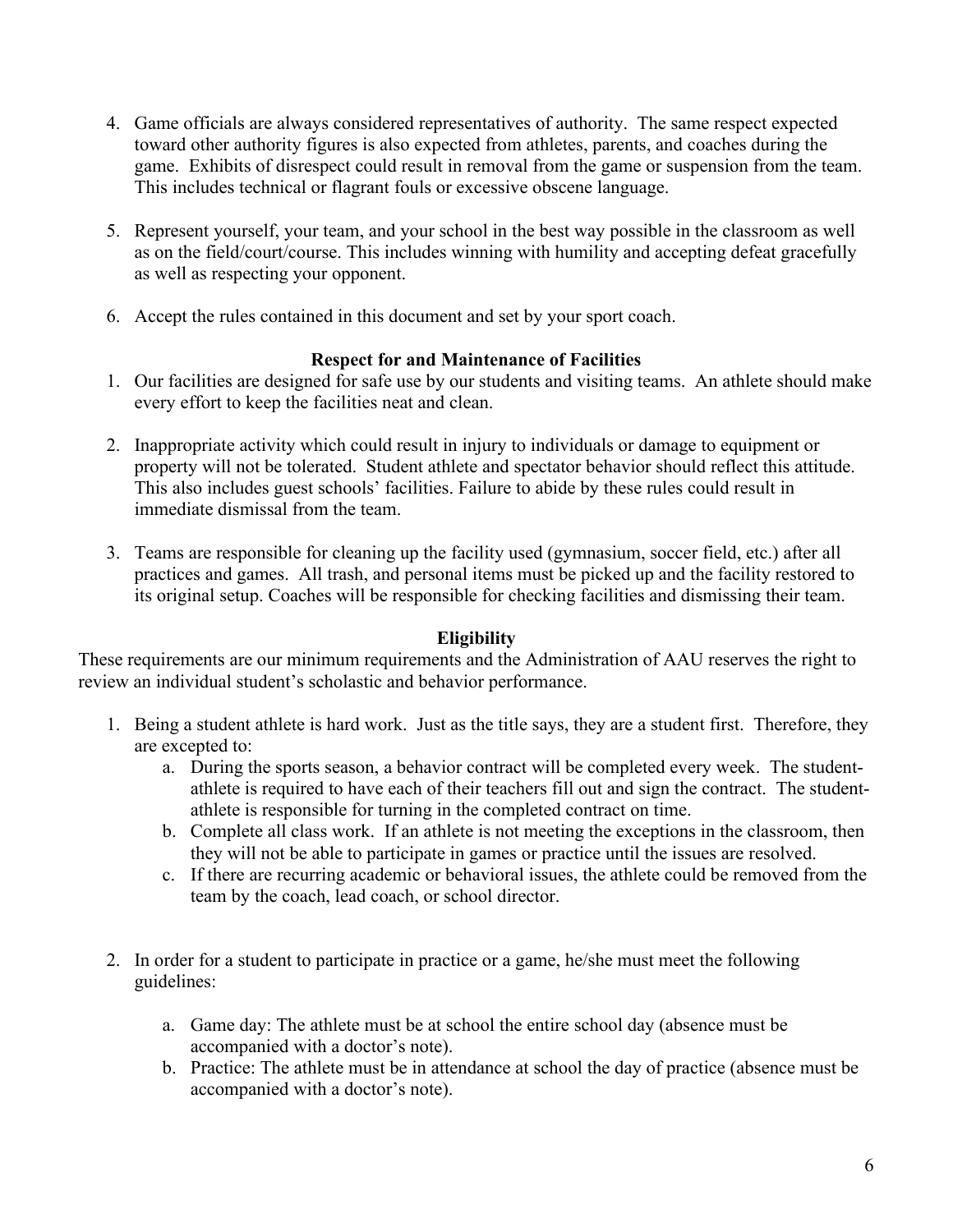- c. Coaches may make the decision to withhold an athlete from participating in competitions due to unexcused absence(s) from practice.
- d. Exceptions to these rules may be made by the coach, lead coach, or school director.
- 3. A player who quits or is removed for any reason from an athletic team may not join another team without being reviewed by a panel consisting of the School Director, coaching staff, and/or the Lead Athletic Coach.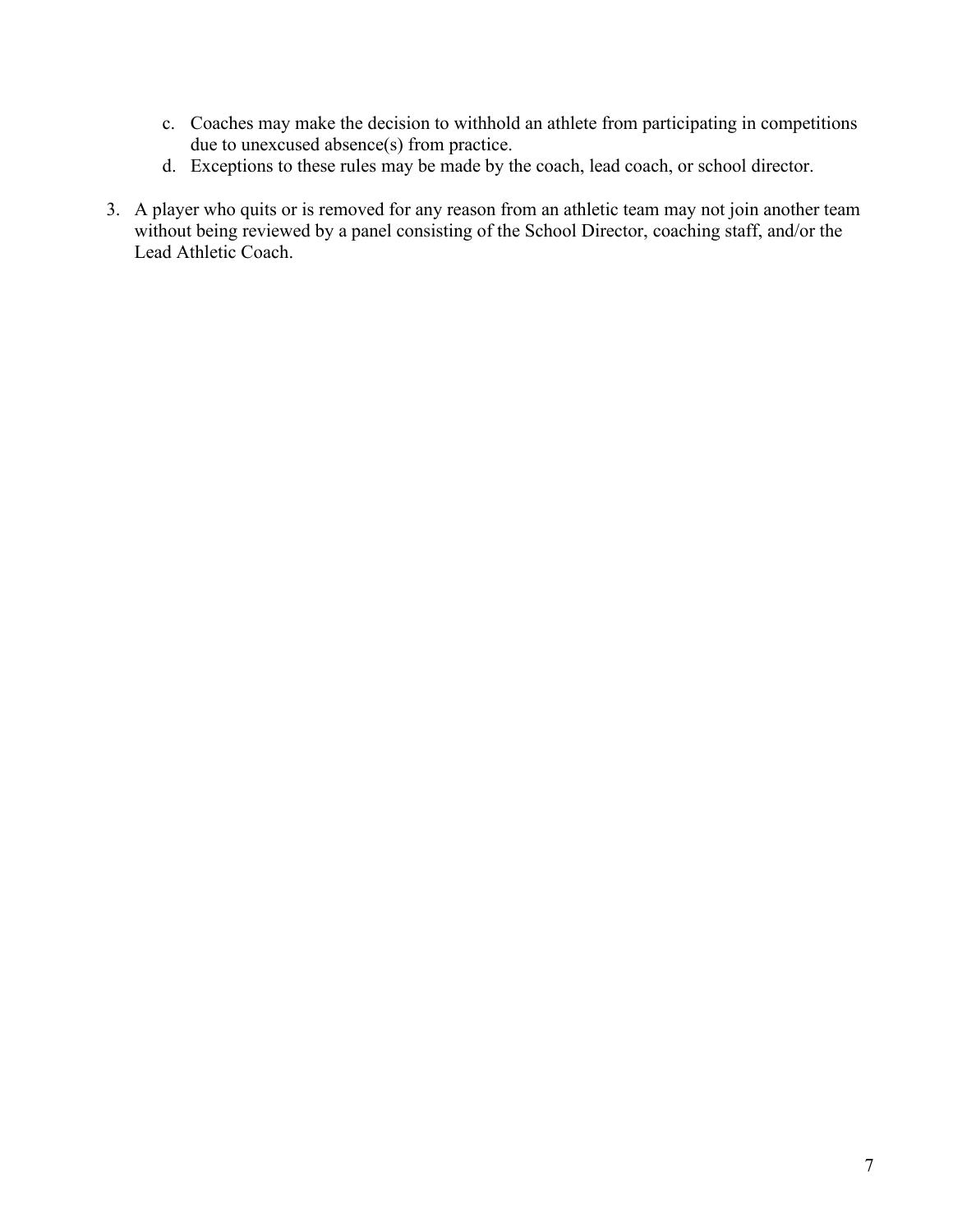# **Concussion Information Sheet\***

A concussion is a brain injury and all brain injuries are serious. They are caused by a bump, blow, or jolt to the head, or by a blow to another part of the body with the force transmitted to the head. They can range from mild to severe and can disrupt the way the brain normally works. Even though most concussions are mild, **all concussions are potentially serious and may result in complications including prolonged brain damage and possibly death if not recognized and managed properly**. In other words, even a "ding" or a bump on the head can be serious. You can't see a concussion and most sports concussions occur without loss of consciousness. Signs and symptoms of concussion may show up right after the injury or can take hours or days to fully appear. If your child reports any symptoms of concussion, or if you notice the symptoms or signs of concussion yourself, seek medical attention right away.

# **Symptoms may include one or more of the following:**

- Headaches
- "Pressure in head"
- Nausea or vomiting
- Neck pain
- Balance problems or dizziness
- Blurred, double, or fuzzy vision
- Sensitivity to light or noise
- Feeling sluggish or slowed down
- Feeling foggy or groggy
- Drowsiness
- Change in sleep patterns
- Amnesia
- "Don't feel right"
- Fatigue or low energy
- Sadness
- Nervousness or anxiety
- Irritability
- More emotional
- Confusion
- Concentration or memory problems
- Repeating the same question / comment

## **Signs observed by teammates, parents and coaches include:**

- Appears dazed
- Vacant facial expression
- Confused about assignment
- Forgets plays
- Is unsure of game, score, or opponent
- Moves clumsily or displays incoordination
- Answers questions slowly
- Slurred speech
- Shows behavior or personality changes
- Can't recall events prior to hit
- Can't recall events after hit
- Seizures or convulsions
- Any change in typical behavior or personality
- Loses consciousness

**\*For more information, please see Athlos Academy Head Injury Policy, #5301.**

8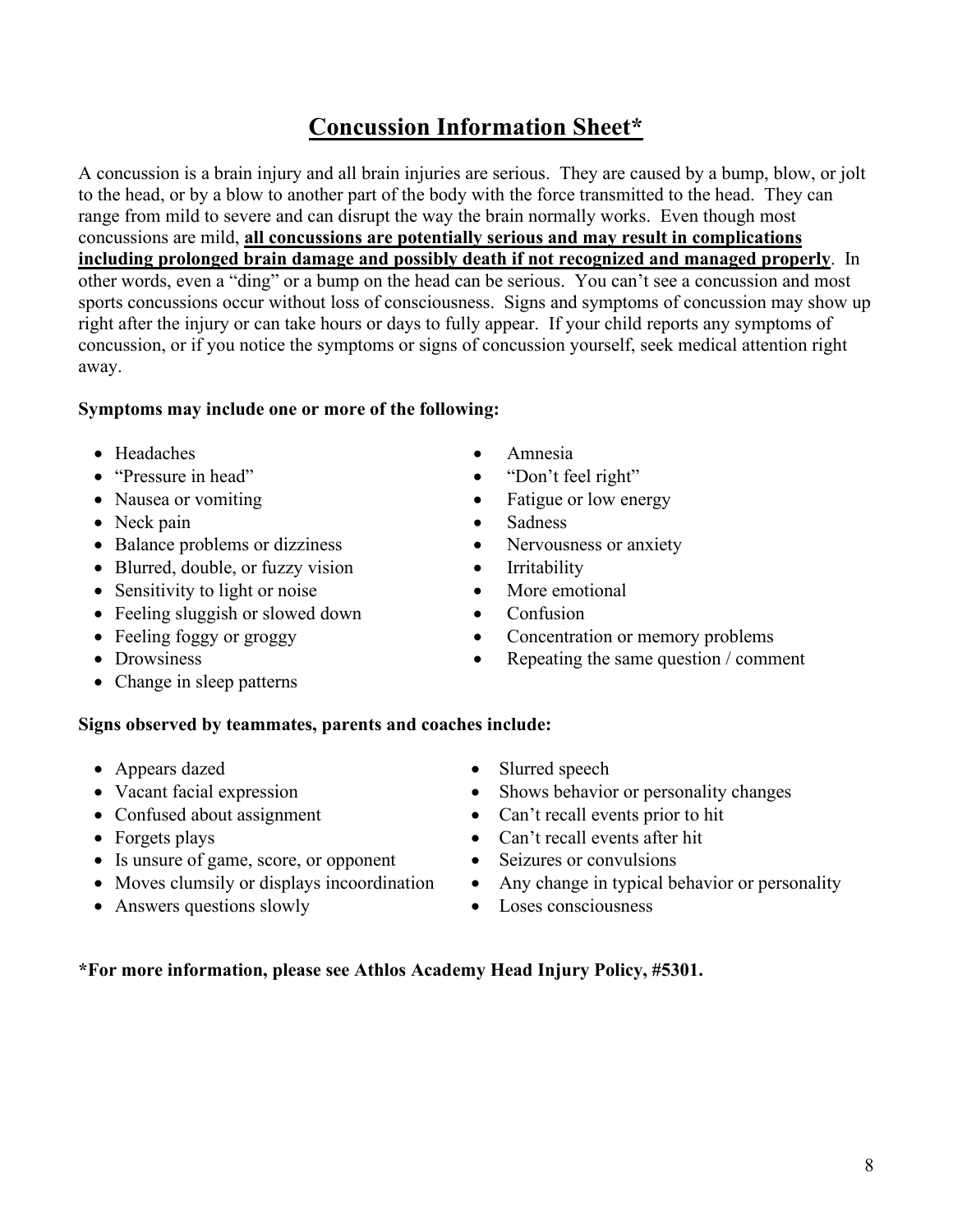# **Concussion Information Sheet, continued**

# What can happen if my child keeps on playing with a concussion or returns to soon?

Athletes with the signs and symptoms of concussion should be removed from play immediately. Continuing to play with the signs and symptoms of a concussion leaves the young athlete especially vulnerable to great injury. There is an increased risk of significant damage from a concussion for a period of time after that concussion occurs, particularly if the athlete suffers another concussion before completely recovering from the first one. This can lead to prolonged recovery, or even to severe brain swelling (second impact syndrome) with devastating and even fatal consequences. It is well known that athletes will often under report symptoms of injuries. Concussions are no different. As a result, education of administrators, coaches, parents and students is the key for student-athlete's safety.

# If you think your child has suffered a concussion

Any athlete even suspected of suffering a concussion should be removed from the game or practice immediately. No athlete may return to activity after an apparent head injury or concussion, regardless of how mild it seems or how quickly symptoms clear, without medical clearance. Close observation of the athlete should continue for several hours. Law now requires implementation of long and well-established return to play concussion guidelines that have been recommended for several years:

"A student-athlete who is suspected of sustaining a concussion or head injury in a practice or game shall be removed from competition at the time and for the remainder of the day."

**and**

"A student-athlete who has been removed may not return to play until the athlete is evaluated by a licensed health care provider trained in the evaluation and management of concussion and received written clearance to return to play from that health care provider."

You should also inform your child's coach if you think that your child may have a concussion. Remember it is better to miss one game than miss the whole season. When in doubt, the athlete sits out.

> For current and up-to-date information on concussions you can go to: https://www.cdc.gov/headsup/youthsports/index.html

| Student-athlete name printed                                                                                         | Student-athlete signature   | Date |  |
|----------------------------------------------------------------------------------------------------------------------|-----------------------------|------|--|
| Parent / guardian name printed<br>Adapted from the CDC and the $3rd$ International Conference on Concussion in Sport | Parent / guardian signature | Date |  |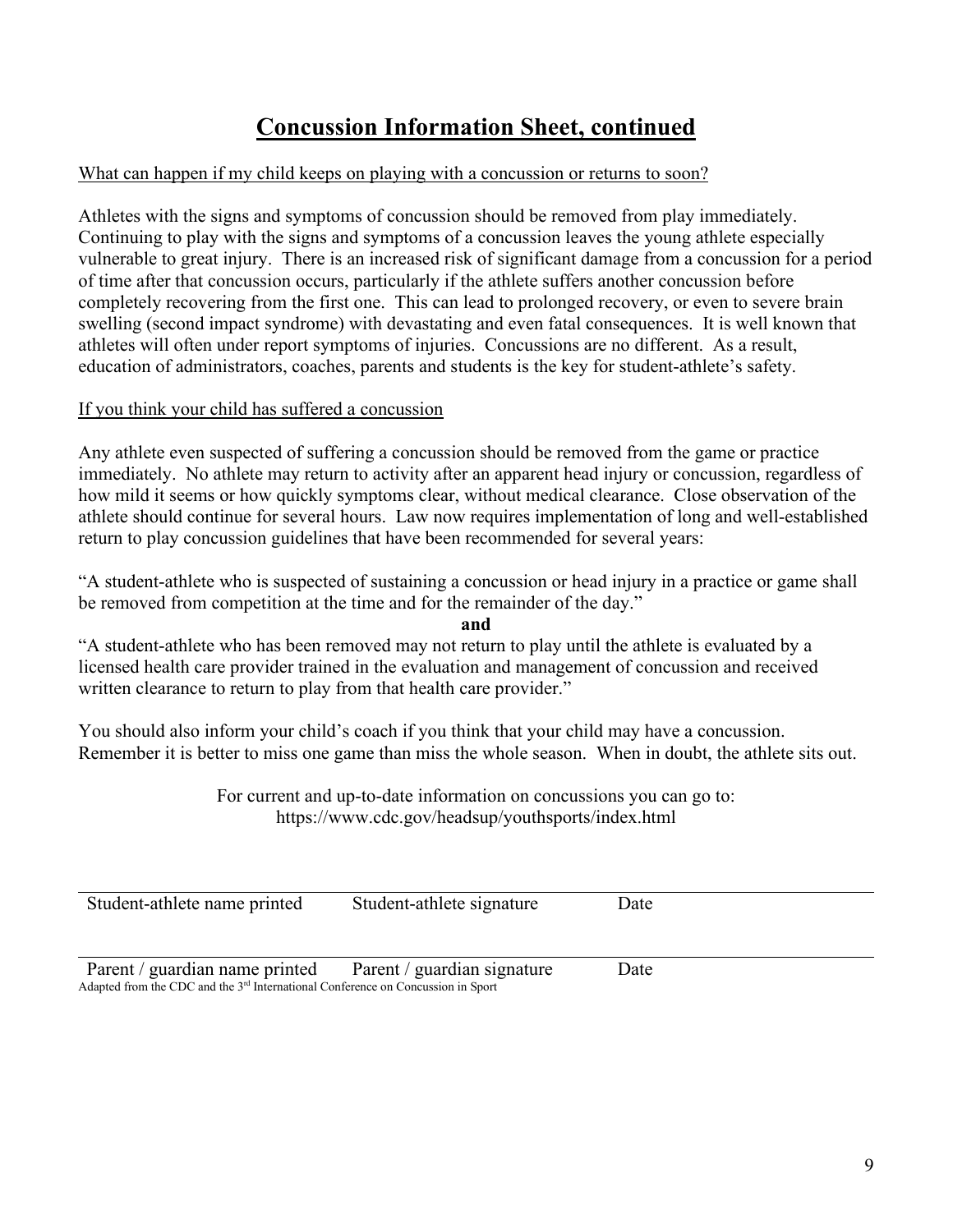

# **Athlos Academy Athletics / Team Informed Consent**

I understand that the Athlos Academy coaches will take all reasonable precautions to insure that the risk of injury to athletes is minimized. However, even though these precautions are taken, there is still a chance of injury, and in rare instances, even severe injury and death. I have been informed of these risks, understand them, and feel the benefits of participation outweigh the risks involved. My signature below gives my child permission to participate in Athlos Academy Extra-Curriculars and releases Athlos Academy of Jefferson Parish from any liability.

# **Emergency and Health Information**

The undersigned parent(s) or legal guardian of  $(please print)$ a minor, do hereby authorize and consent to any x-ray examination, anesthetic, medical or surgical treatment rendered by any member of the medical or emergency room staff licensed under the provisions of the Medicine Practice Act, or a Dentist licensed under the provisions of the Dental Practice Act and on the staff of any acute general hospital holding a current license to operate a hospital from the State of Utah Department of Health. Is it understood that this authorization is given in advance of any specific diagnosis, treatment or hospital care deemed advisable by the aforementioned physical in the exercise of his best judgment. It is understood that effort shall be made to contact the undersigned prior to rendering treatment to the patient, but that none of the above treatment will be withheld if the undersigned cannot be reached.

I agree to the above statements and will not hold Athlos Academy of Jefferson Parish liable for any accidents, injuries or other events that may happen as a result of my child participating in after school athletics.

Parent/Guardian signature Date

# **Parent/Guardian Contact Information**

| <b>Father/Guardian:</b> | Cell $#$ :      |
|-------------------------|-----------------|
| Email:                  | Lives with: Y N |
| Mother/Guardian:        | Cell $#$ :      |
| Email:                  | Lives with: Y N |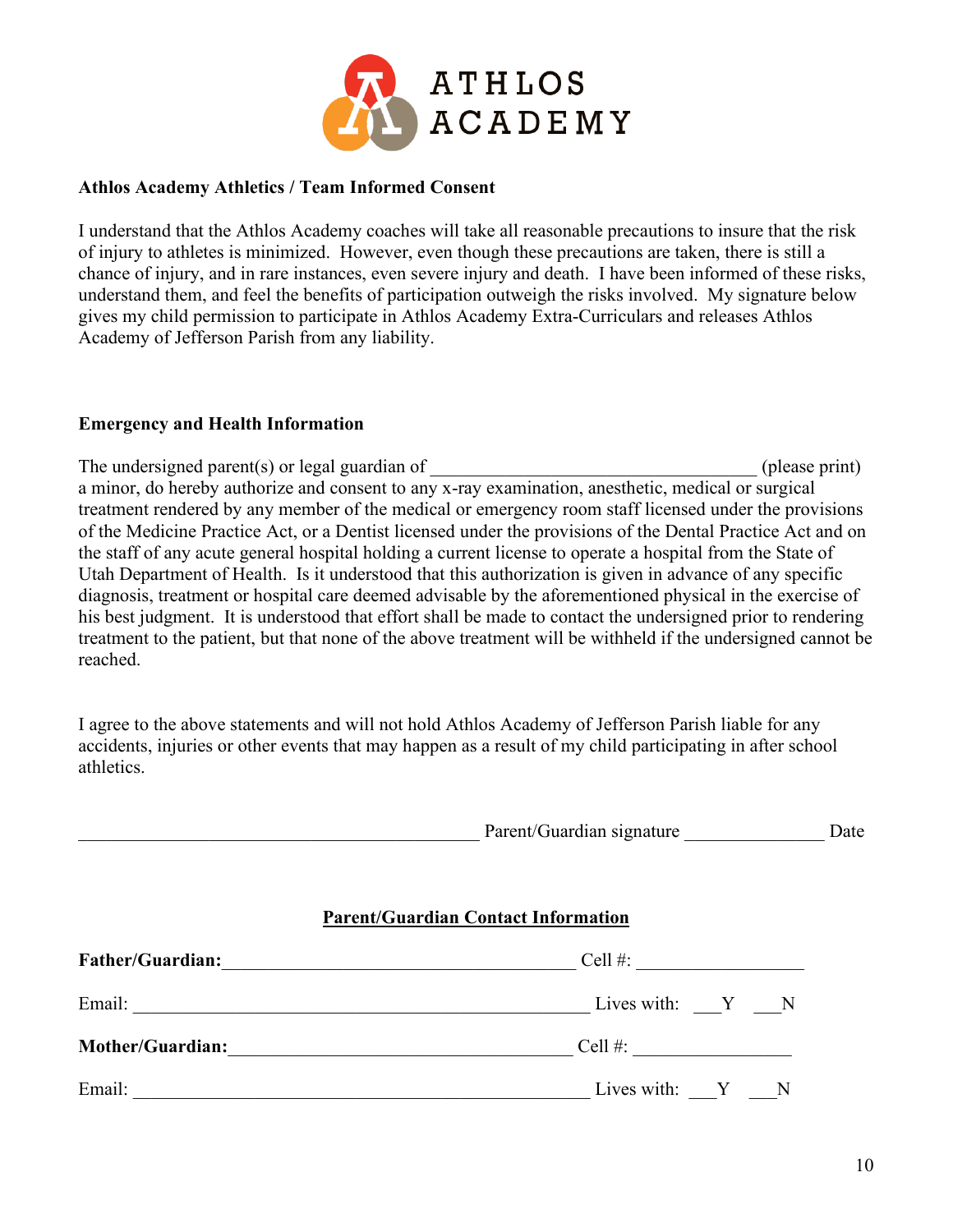# **Health Information**

This information is confidential and will be accessed only by the coach / Lead Athletic Coach / School Administrators. The undersigned below certifies this information is true and accurate.

| Please mark if your child wears: glasses contacts                                                                                                                                                                                                  |                                                                                                  | N/A                     |
|----------------------------------------------------------------------------------------------------------------------------------------------------------------------------------------------------------------------------------------------------|--------------------------------------------------------------------------------------------------|-------------------------|
| Has your child had any of the following? Please check and describe any problems.)<br><b>Serious Illness</b><br>Head Injury<br>Seizures<br>Learning Difficulties<br>Hospitalizations<br>Frequent colds; minor illness<br><b>Speech Difficulties</b> | Operations<br>Allergies<br>Serious Accident<br>Ear Infections<br><b>Vision Problems</b><br>Other | <b>Hearing Problems</b> |
| Please describe any of the above boxes that you checked.                                                                                                                                                                                           |                                                                                                  |                         |
| Please check below if your child is subject to any condition that may result in an emergency situation,<br>such as:<br>Diabetes<br>Epilepsy<br>Bee Sting<br>Other                                                                                  | <b>Fainting Spells</b>                                                                           | <b>Heart Condition</b>  |
| Please describe any of the above boxes that you checked.                                                                                                                                                                                           |                                                                                                  |                         |
| Is your child taking any medication on a regular basis?                                                                                                                                                                                            | Yes                                                                                              | No                      |
| Are there any special conditions your child's coach should be aware of?                                                                                                                                                                            |                                                                                                  |                         |
|                                                                                                                                                                                                                                                    |                                                                                                  |                         |

Any limitations of physical activity?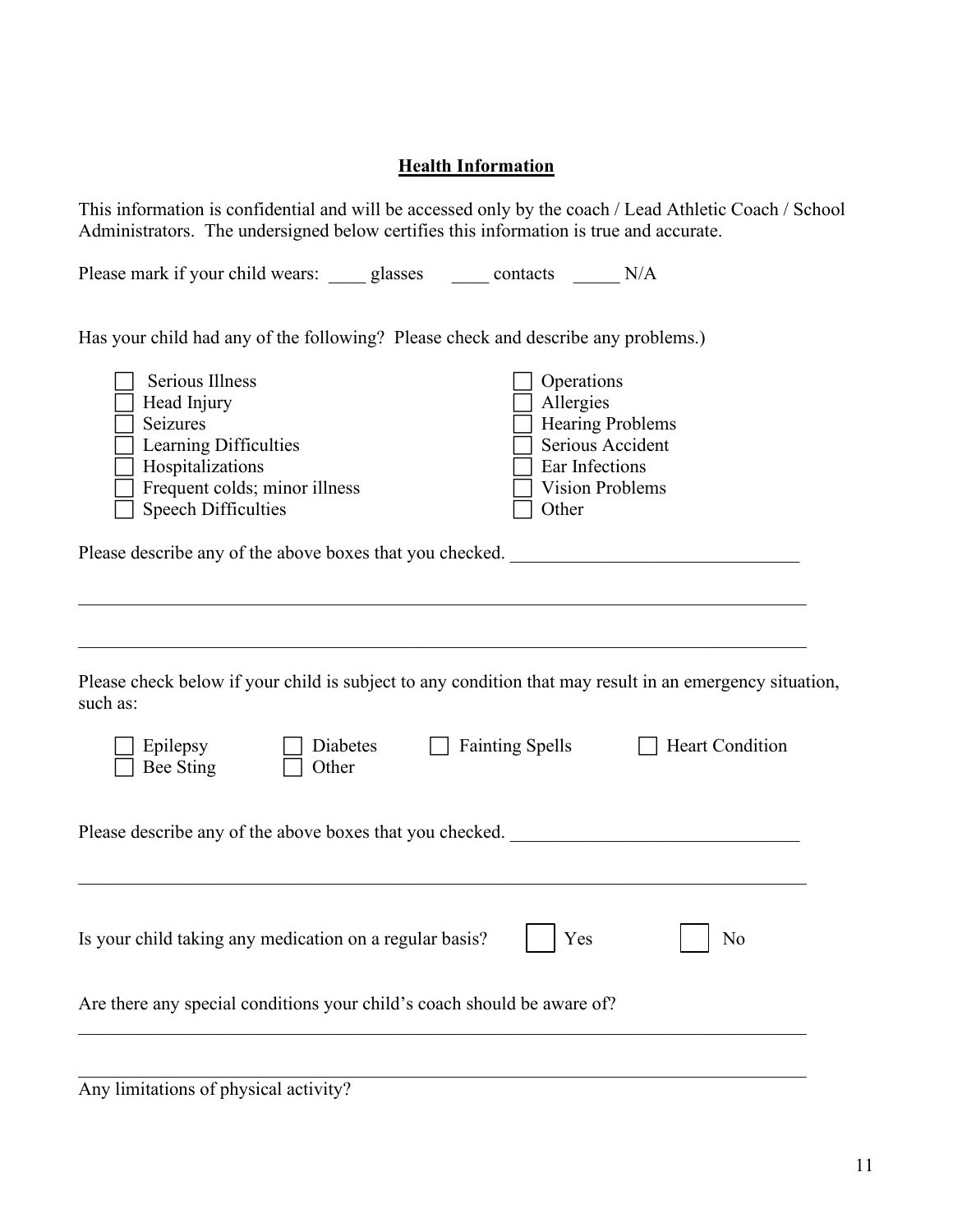Any other information the coach should know?

**I,** \_\_\_\_\_\_\_\_\_\_\_\_\_\_\_\_\_\_\_\_\_\_\_\_\_\_\_\_\_\_(*print* parent name), certify this information is correct.

\_\_\_\_\_\_\_\_\_\_\_\_\_\_\_\_\_\_\_\_\_\_\_\_\_\_\_\_\_\_\_\_\_\_\_\_\_\_\_\_\_\_\_\_\_\_\_\_\_\_\_\_\_\_\_\_\_\_\_\_\_\_\_\_\_\_\_\_\_\_\_\_\_\_\_\_\_\_

 $\mathcal{L}_\mathcal{L}$  , and the contribution of the contribution of the contribution of the contribution of the contribution of the contribution of the contribution of the contribution of the contribution of the contribution of

and the control of the control of the control of the control of the control of the control of the control of the

\_\_\_\_\_\_\_\_\_\_\_\_\_\_\_\_\_\_\_\_\_\_\_\_\_\_\_\_\_\_\_\_\_\_\_\_\_\_\_\_\_\_\_\_*signature* \_\_\_\_\_\_\_\_\_\_\_\_\_\_\_\_\_\_\_\_\_ *date*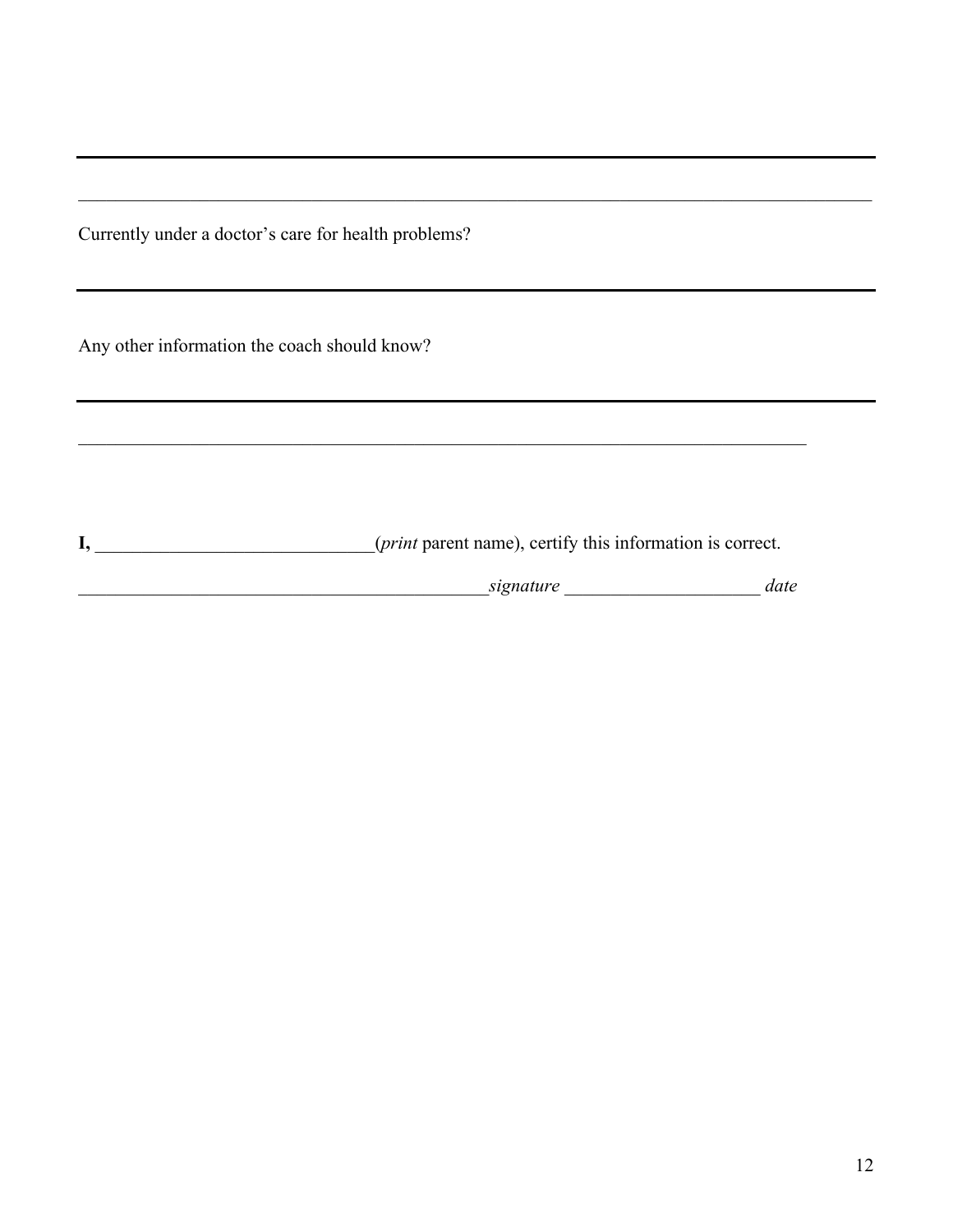# **Student-Athlete / Participant Handbook**

It is your responsibility of the parent / guardian to review the Student-Athlete / Participant Handbook with your child. The undersigned below accepts this responsibility and certifies that he / she has read the handbook and agrees to abide by the policies of Athlos Academy.

# **STUDENT - ATHLETE:**

I have read the 2021-2022 Student Athlete Handbook.

I commit to cooperation and philosophical support of its content as well as to adhere to the policies, standards, and guidelines as detailed in this handbook.

| Student's Name (Please print) | Grade | <b>DOB</b> |  |
|-------------------------------|-------|------------|--|
|                               |       |            |  |
| Student's Signature           | Date  |            |  |
|                               |       |            |  |

## **PARENT / GUARDIAN:**

I have read the 2021-2022 Student Athlete Handbook.

I agree to partner with the coaches, faculty, and administration in upholding the rules and procedures outlined.

I understand that these rules will be enforced in a fair and consistent manner.

I understand that if I have concerns about my child, I need to contact the coach at the appropriate time.

I also understand that if issues do not seem to be resolved, I then need to contact the lead coach (Phillip Rowe) with my concerns.

| Parent / Guardian's Name (Please print) | Date                        |
|-----------------------------------------|-----------------------------|
|                                         | Parent / Guardian Signature |
|                                         | Email                       |